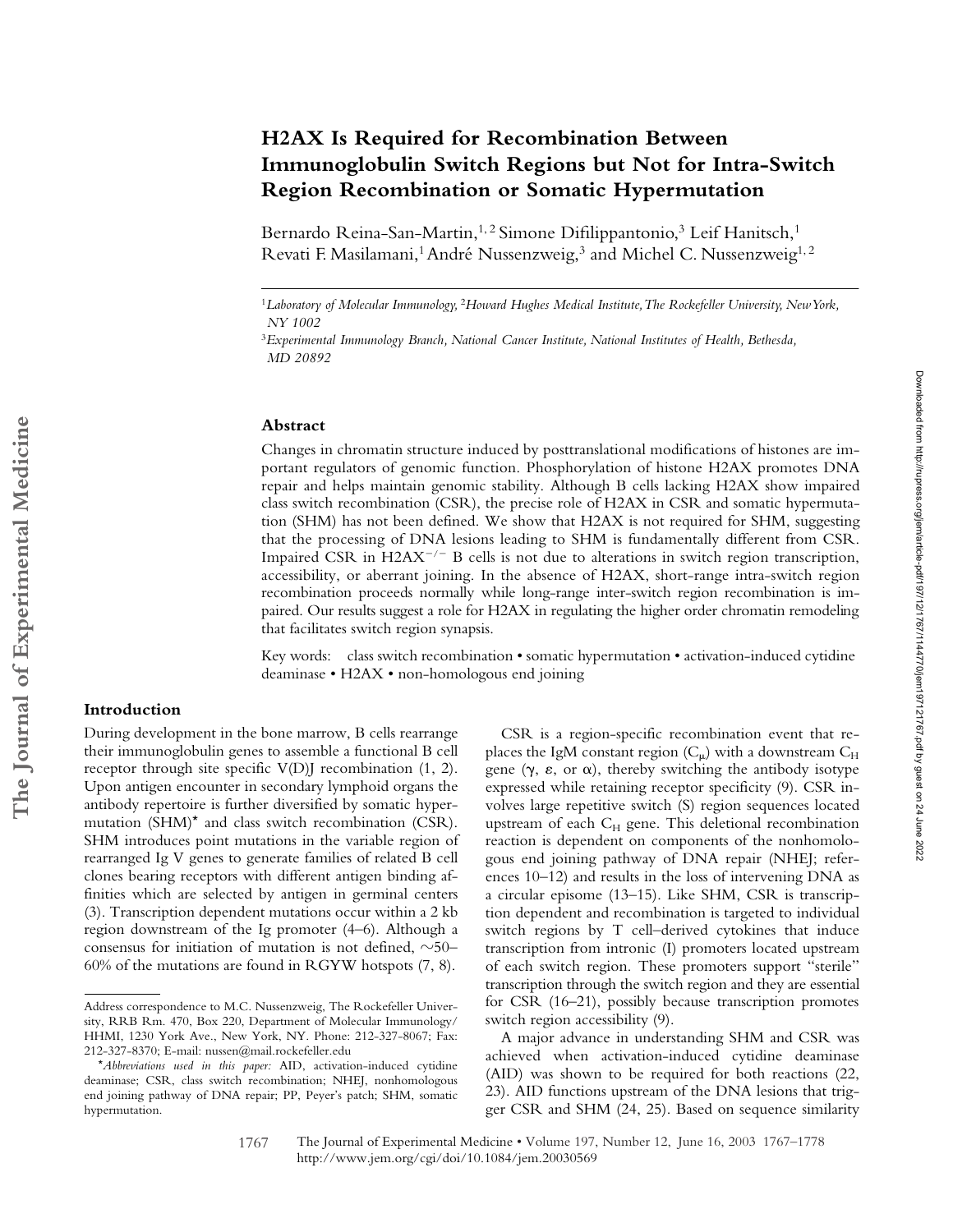with APOBEC-1, an RNA editing cytidine deaminase, AID was proposed to initiate CSR and SHM directly by deaminating cytidine residues in DNA (25–27) or alternatively by modifying a yet unknown ubiquitous mRNA to create an endonuclease (22, 28). The DNA deamination model is supported by experiments in mice, chicken DT40 cells, and *E. coli* showing a role for uracyl-DNA glycosylase (UNG) downstream of AID (25–27). Furthermore, biochemical and genetic experiments suggest that single-stranded DNA exposed during the transcription reaction is the target for AID (29, 30, 30a, 30b). AID-mediated DNA deamination produces U:G mismatches in DNA that might be replicated to generate transition mutations (from C to T and G to A). Alternatively, recognition and removal of the uracyl by UNG would result in an abasic site that might be replicated to produce transition or transversion mutations. The abasic site could also be cleaved by an apurinic endonuclease, processed by additional nucleases, and repaired by error prone polymerases to introduce mutations at locations other than the original lesion (31–35). Finally, the U:G mismatch might be recognized by the mismatch repair pathway components MSH2/MSH6 and processed to produce distant mutations or double strand DNA (dsDNA) breaks. In this model CSR would proceed through dsDNA breaks produced by the UNG (major) or MSH2 (minor) pathways (26).

We have shown that in cells undergoing CSR phosphorylated histone H2AX ( $\gamma$ -H2AX) and the Nijmegen breakage syndrome protein (Nbs1) form nuclear foci at the IgH locus in the G1 phase of the cell cycle (24). These foci are AID dependent, suggesting that  $\gamma$ -H2AX acts downstream of AID during CSR (24). In addition, H2AX<sup>-/-</sup> lymphocytes show impaired CSR (24, 36). Histone H2AX is one of the three H2A subfamily members that participate in packaging eukaryotic DNA into nucleosomes. It is unique in being posttranslationally modified by phosphorylation of serine residues in the COOH-terminal domain by the PI3 kinases ataxia-telangiectasia mutated (ATM) and ATMrelated (ATR; references 37–39) in response to dsDNA breaks (40–42). Although the precise role of  $\gamma$ -H2AX in DNA repair is still to be defined,  $\gamma$ -H2AX forms foci at ds-DNA breaks and has been implicated both in homologous recombination and nonhomologous end joining DNA repair pathways (24, 36, 42, 43). In the absence of H2AX eukaryotic cells show multiple chromosomal abnormalities consistent with a role for H2AX in maintaining genomic stability (36, 43). Here we report on the role of histone H2AX in CSR and SHM.

### **Materials and Methods**

Mice and Immunizations. Wild-type  $(C57BL/6)$ ,  $AID^{-/-}$  (22),  $H2AX^{-/-}$  (36),  $Ku80^{-/-}$  with a Bcl2 transgene carrying prerearranged heavy and light chains (12, 44), and mice carrying a prerearranged  $V_{HB1-8}$  gene (45) were bred and maintained under specific pathogen free conditions. Mutant mice were maintained by intercrossing. Age-matched 8–10-wk-old mice were immunized by footpad injection with 50  $\mu$ g of NP-CGG (Biosearch Technologies) in complete Freund's adjuvant.

*Lymphocyte Cultures and Cell Sorting.* B lymphocytes were isolated from spleen using CD43 microbeads (Miltenyi Biotech), labeled with CFDA-SE for 10 min at  $37^{\circ}$ C (5  $\mu$ M; Molecular Probes), and cultured (10<sup>6</sup> cells/ml) with LPS (25  $\mu$ g/ml) and IL-4 (5 ng/ml) for 1–4 d. Peyer's patches (PPs) and lymph nodes were dissected before or after immunization. Germinal center B cells were stained with APC-anti-B220, FITC-anti-GL7, and PE-anti-FAS monoclonal antibodies (BD Biosciences). In all cellsorting experiments propidium iodide (PI:  $0.5 \mu g/ml$ ) was added immediately before laser excitation to exclude dead cells. Cell sorting was performed on a FACSVantage™ (Becton Dickinson), and an aliquot of each of the sorted fractions was reanalyzed for purity on a FACSCalibur™ (Becton Dickinson).

*Hybridoma Analysis.* B cells were stimulated with LPS and IL-4 for 72 h and fused to the SP2/0Ag-14 myeloma cell line. IgM secreting clones were selected by ELISA for further analysis. Genomic DNA was prepared and Southern blot analysis performed using standard techniques.

*PCR and Mutation Analysis.* Genomic DNA was amplified by PCR using Pfu Turbo DNA polymerase (Stratagene) from 5,000 sorted cell equivalents in four independent reactions that were pooled for cloning experiments. For the S $\mu$ , S $\gamma$ 1, I $\gamma$ 1, S $\gamma$ 3, JH<sub>4</sub>intron,  $VH_{B1-8}$ , and E<sub>µ</sub> regions amplification conditions were 25 cycles 94°C (30 s), 60°C (30 s), 72°C (40 s). S $\mu$ -S $\gamma$ 1 junctions were amplified using Expand long template PCR system (Roche). Amplification conditions were 10 cycles at  $94^{\circ}$ C (10 s),  $60^{\circ}$ C (30 s), 68°C (1 min), and 20 cycles at 94°C (10 s), 60°C (30 s), 68°C (1 min and 20 s/cycle). PCR products were cloned using TOPO-TA cloning kit (Invitrogen) and sequenced using M13 universal primers. Sequence analysis was performed using Sequence Manager II software (DNASTAR). Primers were:  $\mu$  Switch region:  $5\mu3$ (5-AATGGATACCTCAGTGGTTTTTAATGGTGGGTTTA-3') and SµR5 (5'-GCGGCCCGGCTCATTCCAGTTCATTA-CAG-3');  $\mu$  intronic enhancer:  $5\mu E2$  (5'-ATTTTTAAATGAA-TTGAGCAATGTTGAGTTGGAGT-3') and µE-R (5'-AAAG-ATTTGTGAAGCCGTTTTGACCAGAATGTC-3');  $\gamma$ 3 Switch region: γ3-F (5'-AGGAGAGCATAGGGGACCTGGATA-AGC-3') and  $\gamma$ 3-R (5'-GTCCCCACACCCCACATACC-3'); CHµ probe: CHµ (5'- AGCCCCTCCCCCACCTCCACCT-ACCTATTAC-3) and CH2 (5-CTGTGATCGGTTTTGGA-GTGAAGTTCGTG-3'); Sy1 probe: Sy1-F (5'-GAAGCTGG-AGCTGATGGGTATAAAAGGAAC-3') and Sy1-R (5'-GGT-TCTCCACAATTCTTTCCCCCAGTTCTT-3'); Eµ probe: 5µE2 and 3µEA (5'-GGCAACTTCAAATTCATTAAACCA-CAT-3');  $J_{H4}$  probe:  $J_{H4}$ -F (5'-TATGCTATGGACTACTGG- $3'$ )and  $\mu$ E-R; S $\mu$ -S $\gamma$ 1 junctions: 5 $\mu$ 3 and  $\gamma$ 1-R (5'-CAATT-AGCTCCTGCTCTTCTGTGG-3'); JH4-intron: VHJ588/FR3 (46) (5-GGAATTCGCCTGACATCTGAGGACTCTGC-3) and  $\mu$ E-R.

*Quantitative Real Time RT-PCR.* Total RNA was extracted with TRIzol (Invitrogen), reverse transcribed with random hexamers and superscript II reverse transcriptase (Invitrogen). 1st strand cDNA was used for SYBR Green fluorogenic dye real time PCR (Applied Biosystems). Specificity of the  $\mu$ ,  $\gamma$ 1,  $\gamma$ 1-CT, and GAPDH primers was determined using negative controls and by the analysis of dissociation curves. Serially diluted cDNA samples were used to estimate the efficiency (Ef) of each PCR, which was 0.96, 0.95, 0.98, and 0.97 for  $\mu$ ,  $\gamma$ 1,  $\gamma$ 1-CT, and GAPDH, respectively. Calculation of the fold differences was based on equation  $(1 + Ef_{\text{GAPDH}})^{\text{Ct GAPDH x - CtGAPDH cal}} (1 + Ef\mu, \gamma 1, \text{ or }$  $\gamma$ 1-CT)<sup>Ctµ</sup> (or  $\gamma$ 1 or  $\gamma$ 1-CT) cal - Ct µ (or  $\gamma$ 1 or  $\gamma$ 1-CT) x, where Ct is the number of cycles at which the threshold of fluorescence is reached, x is a given sample, and cal is the calibrator used to nor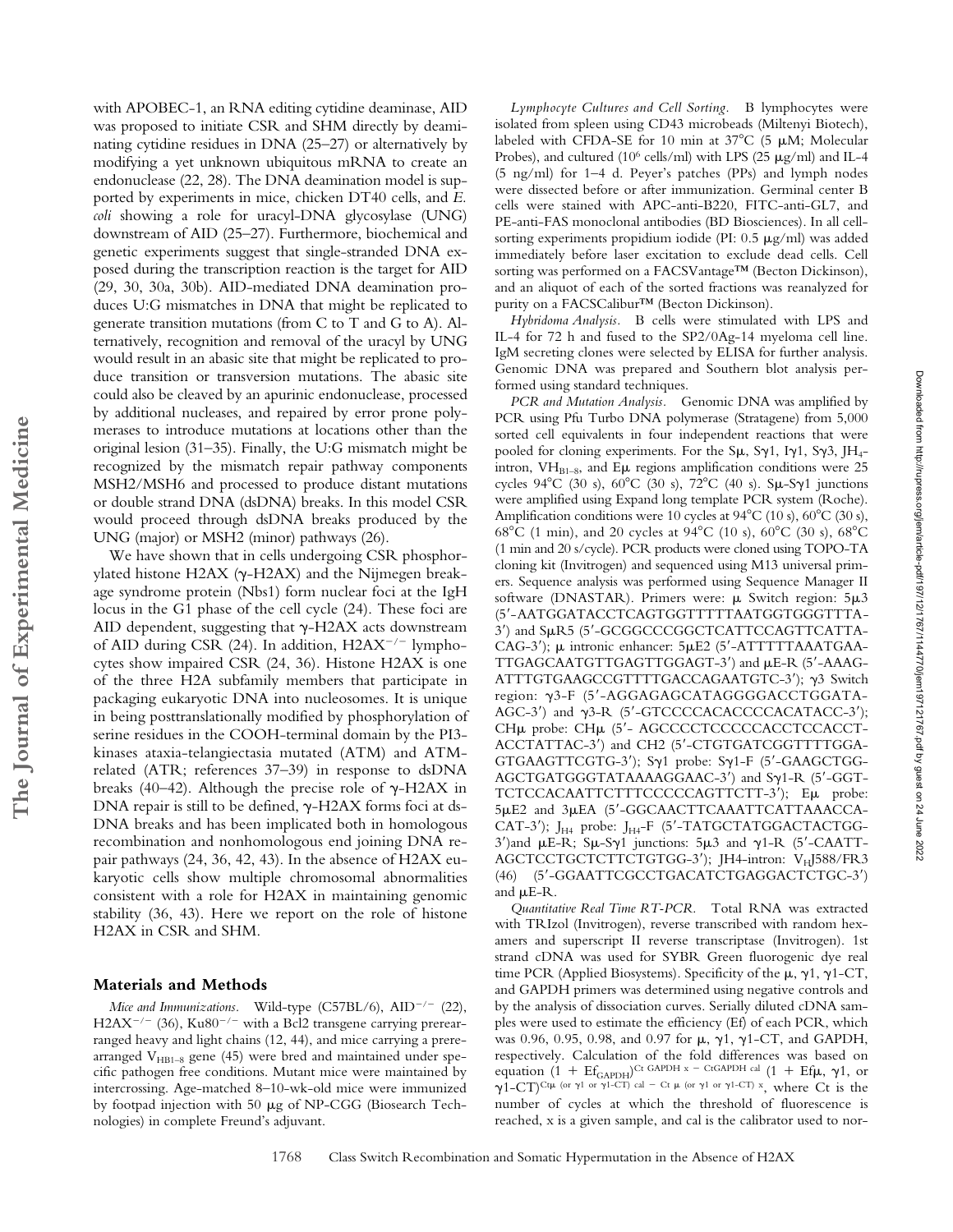malize all results (resting B cells). Primers were: GAPDH: (5-TGAAGCAGGCATCTGAGGG-3) and (5-CGAAGGT-GGAAGAGTGGGAG-3); germline transcript: (5-CTCG-GTGGCTTTGAAGGAAC-3) and (5-TGGTGCTGGGCA-GGAAGT-3');  $\gamma$ 1 germline transcript: (5'-TCGAGAAGCCT-GAGGAATGTG-3) and (5-ATGGAGTTAGTTTGGGCA-GCA-3');  $\gamma$ 1 circle transcript: (5'-TCGAGAAGCCTGA-GGAATGTG-3) and (5-GAAGACATTTGGGAAGGACT- $GACT-3$ <sup>'</sup>).

### **Results**

*Hypermutation in S Requires Ku80 and Is Linked to CSR.* DNA upstream of the Su core is mutated by an AID-dependent mechanism in B cells undergoing class switch recombination (24, 47). To further characterize this type of mutation we performed time course experiments on wild-type B cells stimulated with LPS and IL-4. A significant increase in mutation frequency in the  $\text{S}\mu$  region was found after 48 h. Mutations increased with time in culture accumulating at a rate of  $1.6 \times 10^{-4}$  mutations/bp/ day (Fig. 1 a). This increase in mutation frequency was accompanied by a concomitant increase in the proportion of mutated sequences reaching a maximum of 23% at 96 h of stimulation (Fig. 1 a). Mutation was specific for the  $S\mu$  region (24, 47), as no significant increase in mutation frequencies in the  $\mu$  intronic enhancer, VH, or the IgG3 switch region (S $\gamma$ 3) was observed (Fig. 1 b). 141 mutations were analyzed and their distribution in the  $S\mu$  sequence is shown in Fig. 1 c. Consistent with previous reports (24, 47), 60% of the mutations were found within RGYW hotspot motifs (7, 8) and the nucleotide substitution preference (data not depicted) was similar to that reported for SHM (48). Thus, mutations induced by LPS and IL-4 resemble SHM (24, 47), are specific to  $S\mu$  and these mutations accumulate over time in culture.

To determine whether there is a relationship between mutations in  $S\mu$ , cell division, and CSR we labeled B cells with CFSE and analyzed mutation in cells sorted on the basis of surface expression of IgM or IgG1 and cell division (as determined by dye dilution). As described by others (49), the proportion of  $IgG1^+$  cells increased proportionally with the number of cell divisions (Fig. 2 a). We found that increased cell division was also associated with increased mutations in S $\mu$  (average of 1.7  $\times$  10<sup>-4</sup> mutations/bp/cell division; Fig. 2 b). The increase in mutation frequency with cell division is the result of an increase in the proportion of mutated clones as well as the number of mutations per clone (Fig. 2 b). Finally, mutations in  $\text{S}\mu$  accumulate at slightly higher rates in IgG1<sup>+</sup> cells (51 mutations/47,040 bp) than in IgM<sup>+</sup> B cells (17 mutations/45,356 bp; Fig. 2 c, P = 0.005).  $AID^{-/-}$  B cells proliferate as efficiently as wild-type but are unable to switch  $(22, 23)$  and their S $\mu$  sequences remain unmutated (24, 47) even after multiple rounds of cell division (Fig. 2, a and d). We conclude that mutations in the  $\text{S}\mu$  region are coupled to cell division, that they occur in IgM cells that failed to undergo CSR, but are found more frequently in cells that have undergone productive CSR.



## c

 $\begin{array}{ccccc} & c & a & c & c & t & t & g\\ \texttt{AATAGAAGGAATTTAAATTGGAGCTAATTTAGAATCAGGAGGGG} \end{array}$ 4600 4650  $\begin{array}{cc} & c & t \\[-2mm] {\tt GTTTTTATAGAAAACACTACTACATTC} \end{array}$ 4700 4750 ġ 4800 **GTATCA** a<br>a<br>a g t t g<br><u>TGGGGTA</u>TGGATACGCAGAAGGP 4850 GAATAGAGACCTGCAGTTGAGGCCAGCAGGTCGCCTGGACTAACTCTCCAGA 4900 E g E C a tat t<br>GCCACAGTAATGACCCAGACAGAGAAAGCCAGACTCATAAAGCTTGCTGA 4950 GCAAAATTAAGGGAACAAGGTTGAGAGCCCTAGT c<br>GGCTCTAAAA 5000 **AATGC TGAGATGGGTGGGCTT** 5050 aa t g<br>GCTAAACTGAGGTGATTACTCTGAGGTAAGCAAACCTGGGCTTGAGCCAA 5100 5150 AATGAAGTAGA

Figure 1. Mutations in Sµ. (a) Time course of Sµ mutation in wildtype B cells stimulated with LPS and IL-4. The number of mutations was: resting B cells: 7 mutations/59,301 bp; 24 h: 9 mutations/30,060 bp; 48 h: 15 mutations/36,000 bp; 72 h: 32 mutations/62,720 bp; 96 h: 30 mutations/37,066 bp. (b) Proportion of  $\mu$  intronic enhancer (E $\mu$ ),  $V_{HB1-8}$ , and S $\gamma$ 3 sequences carrying mutations after 72 h of stimulation with LPS and IL-4. The number of mutations was:  $\mu$  intronic enhancer: 0 mutations/22124 bp; S $\gamma$ 3: 4 mutations/31812 bp and V<sub>HB1-8</sub>: 2 mutations/20,427 bp. Analysis of  $V_{HB1-8}$  sequences was performed on B cells obtained from mice carrying a prerearranged V<sub>HB1-8</sub> gene (reference 45). Segment sizes in the pie charts are proportional to the number of sequences carrying the number of mutations indicated in the periphery of the charts. The frequency of mutations per bp sequenced and the total number of independent sequences analyzed is indicated underneath and in the center of each chart respectively. Statistical significance was determined by a two-tailed *t* test assuming unequal variance and comparing to background (Resting B cells). P values are indicated below each pie chart. (c) Distribution of point mutations in  $S\mu$ . The region sequenced is indicated with the first base corresponding to position 4600 in the  $S\mu$ germline sequence (GenBank/EMBL/DDBJ accession no. J0040). Lower-case letters above the line indicate independent mutations (141 total). Mutations occurring at any base within the RGYW motif (references 7 and 8) were considered to be hotspot mutations. RGYW motifs containing mutations are underlined. A double head arrow underneath the line indicates deletions.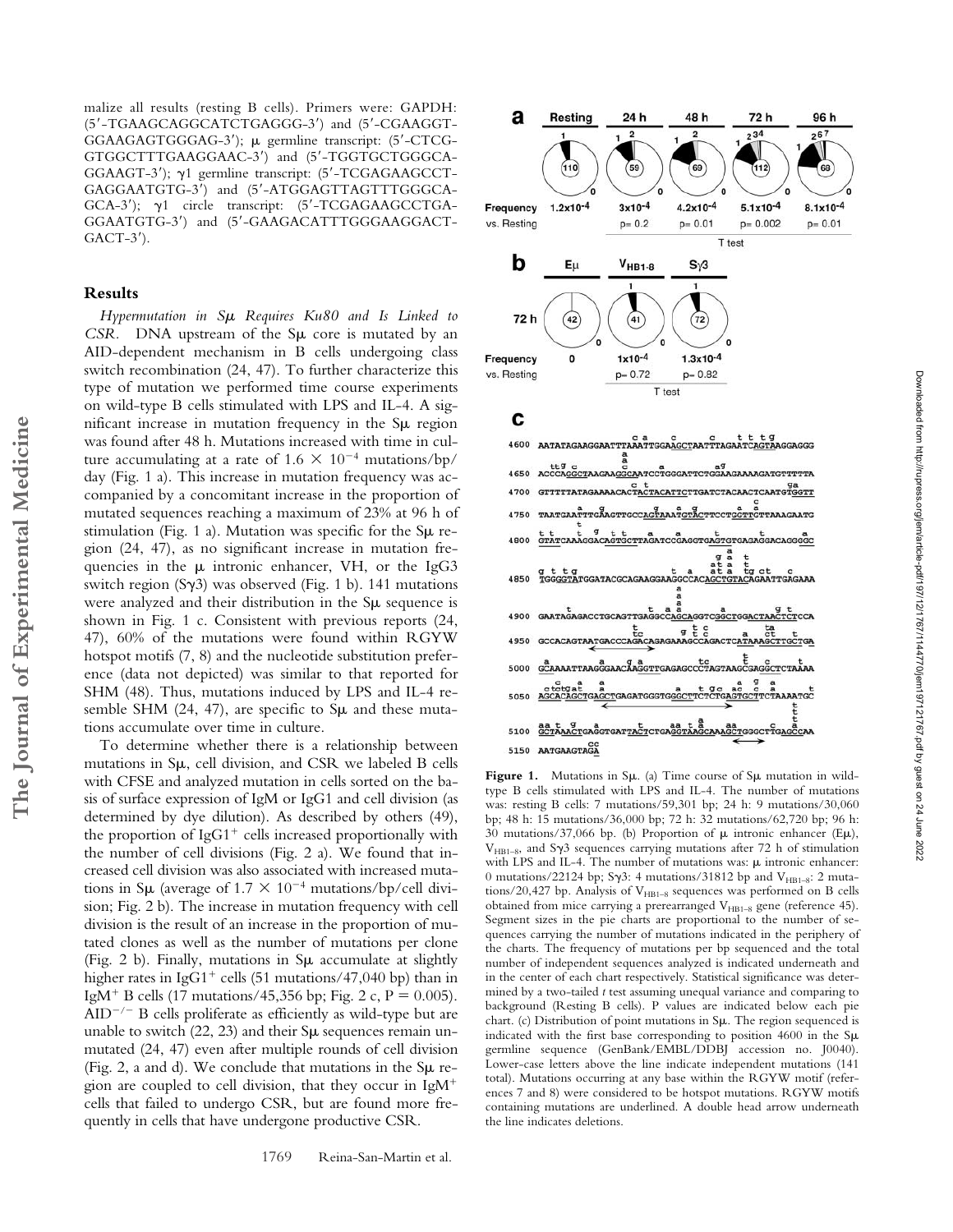

To determine whether NHEJ is required for Su mutation we reconstituted the B cell compartment in Ku80 deficient (Ku80<sup>-/-</sup>) or Ku80<sup>-/-</sup> Bcl2 transgenic mice  $(Ku80^{-/-}Bcl2^{+})$  with prerecombined heavy and light chain genes (12, 44). LPS and IL-4 treatment caused proliferation and cell death in  $Ku80^{-/-}$  B cells and  $Ku80^{-/-}$  $Bcl2<sup>+</sup>$  B cells and CSR was severely impaired (11, 12) even in cells that had undergone several rounds of cell division (Fig. 2 a). Live Ku80<sup>-/-</sup> and Ku80<sup>-/-</sup>Bcl2<sup>+</sup> B cells that had completed 5 cell divisions and were positive for cell surface IgM expression were sorted for  $\text{S}\mu$  sequence analysis. In contrast to wild-type,  $Ku80^{-/-}$  and  $Ku80^{-/-}Bcl2^{+}$ B cells showed no increase in mutation in  $S\mu$  with cell division (Fig. 2 d). We conclude that  $S\mu$  mutation is Ku80 dependent.

**The Journal of Experimental Medicine**

The Journal of Experimental Medicine

*Hypermutation Does Not Require H2AX.* To determine whether H2AX is required for  $\text{S}\mu$  mutation we analyzed H2AX-/- B cells stimulated with LPS and IL-4. We found similar levels of S $\mu$  mutation in H2AX<sup>-/-</sup> and control B cells that had completed 5 cell divisions (Fig. 2 e). To examine the role of H2AX in IgV gene somatic hypermutation we compared germinal center B cells  $(B220^{+}Fas^{+}GL-7^{+})$  from  $H2AX^{-/-}$  and control mice. **Figure 2.** Analysis of CSR and mutations in  $S\mu$  of wild-type, AID<sup>-/-</sup>, Ku80<sup>-/-</sup>, Ku80<sup>-/-</sup>Bcl2<sup>+</sup>, and H2AX<sup>-/-</sup> B cells. (a) Flow cytometric analysis of IgG1 expression on CFSE-labeled wild-type (WT), AID<sup>-/-</sup>,  $H2AX^{-/-}$ , Ku $80^{-/-}$ , and Ku $80^{-/-}$ Bcl2<sup>+</sup> B cells stimulated with LPS plus IL-4 for 4 d. Cell division as measured by CFSE dye dilution is shown in the upper panel. The percentage of cells expressing IgG1 after a specific number of cell divisions is indicated on the lower panel. (b)  $S\mu$  mutations in wild-type B cells sorted for 1, 3, or 5 cell divisions. The number of mutations was: 1 division, 7 mutations/33,306 bp; 3 divisions, 14 mutations /30,818 bp; 5 divisions, 33 mutations/32,460 bp. (c)  $\text{S}\mu$  mutations in wild-type B cells sorted for 5 cell divisions and IgM or IgG1 cell surface expression. The number of mutations was:  $IgM^+$ : 17 mutations/45,356 bp; IgG1<sup>+</sup>: 51 mutations/47,040 bp. (d) Su mutations in  $AID^{-/-}$ ,  $Ku80^{-/-}$ , and Ku80<sup>-/-</sup>Bcl2<sup>+</sup> B cells sorted for 5 cell divisions and expressing IgM. The number of mutations was: AID<sup>-/-</sup> , 2 mutations/34,124 bp; Ku80<sup>-/-</sup>, 7 mutations/31,360 bp; Ku80<sup>-/-</sup>Bcl2<sup>+</sup>, 4 mutations/27,740 bp. (e) S $\mu$ mutations in H2AX<sup>-/-</sup> B cells sorted for 5 cell divisions and IgM or IgG1 cell surface expression. The number of mutations was: IgM<sup>+</sup>: 12 mutations/35,810 bp; IgG1<sup>+</sup>: 20 mutations/33,946 bp. Pie charts and statistics are as in Fig. 1.

Analysis of the J $_H$ 4-intron sequences (46) revealed no differences between  $H2AX^{-/-}$  and wild-type PPs germinal center cells in mutation frequencies or in the proportion of mutated clones (Fig. 3 a). A similar result was also obtained by analyzing  $V_{HB1-8}$  gene sequences from sorted germinal center B cells obtained from the lymph nodes of H2AX<sup>-/-</sup> and control mice immunized with NP-CGG (Fig. 3 b), and there was no significant bias in the nucleotide substitution patterns found in  $V_{HB1-8}$  genes cloned from wild-type and  $H2AX^{-/-}$  germinal center B cells (Fig. 3 c). We conclude that H2AX is not required for IgV gene SHM or  $\text{S}\mu$  mutation and that H2AX deficiency results in a CSR specific defect.

*Switch Region Accessibility Is Normal in the Absence of H2AX.* CSR is reduced in the absence of H2AX but the nature of the defect has not been determined (24, 36). We used real time PCR to measure the  $\mu$  and  $\gamma$ 1 preswitch sterile transcripts and the post-switch  $\gamma$ 1 circle transcript (50) before and after stimulation with LPS and IL-4 over a 72 h time course (Fig. 4). Induction of  $\mu$  and  $\gamma$ 1 sterile transcripts was similar in  $H2AX^{-/-}$  and control B cells (Fig. 4, a and b). In wild-type B cells the  $\gamma$ 1 sterile transcript level dropped off while the  $\gamma$ 1 circle transcript in-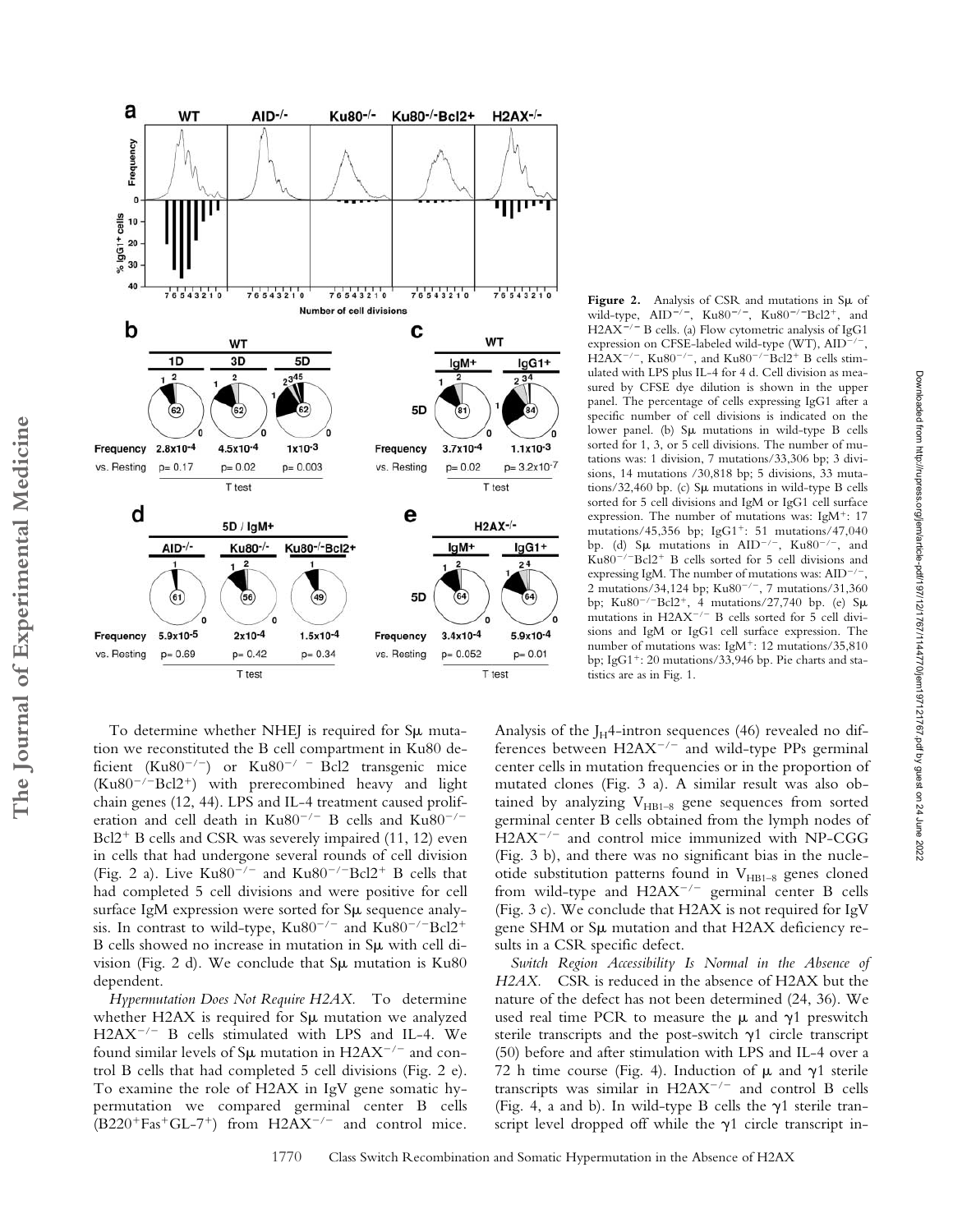

**Figure 3.** Somatic hypermutation is unaffected in the absence of H2AX. (a) Wild-type and H2AX-/germinal center B cells (B220+Fas<sup>+</sup>GL-7+) obtained from the PPs of unimmunized mice. Pie charts show proportion of  $J_H$ 4-intron sequences carrying different number of mutations. (b) Wild-type and H2AX<sup>-/-</sup> GC B cells  $(B220+Fa<sup>+</sup>GL-7<sup>+</sup>)$  from lymph nodes of NP-immunized mice. Pie charts show proportion of  $V<sub>HR1–8</sub>$  sequences carrying different number of mutations. (c) Percent nucleotide substitutions in  $V_{HB1-8}$ from GC B cells adjusted for base composition. Percentage of mutations within hotspot motifs is indicated underneath each panel. Total number of mutations analyzed was: wild-type = 653 mutations;  $H2AX^{-/-}$  = 475 mutations. Pie charts and statistics are as in Fig. 1.

creased with time in culture, presumably due to recombinational deletion of the I promoter and exon and concomitant switch circle formation during CSR (Fig. 4, b and c). In contrast, the  $\gamma$ 1 sterile transcription remained elevated in H2AX<sup> $-/-$ </sup> B cells and the  $\gamma$ 1 circle transcript was only modestly increased, consistent with decreased CSR in the absence of H2AX (24, 36; Fig. 4, b and c). We conclude that sterile transcription of the IgM and IgG1switch regions and its effect on switch region accessibility is not altered in the absence of H2AX (24). Furthermore, the target

switch regions continue to be transcribed in  $H2AX^{-/-}B$ cells in culture despite inefficient CSR.

To determine whether H2AX plays a direct role in regulating accessibility of switch regions to AID we analyzed mutations in  $Sy1$  in the presence or absence of H2AX. Wild-type,  $H2AX^{-/-}$ , and  $AID^{-/-}$  IgM<sup>+</sup> B cells that had completed 5 cell divisions after stimulation with LPS and IL-4 were isolated by cell sorting and assayed for  $Sy1$  mutation (Fig. 4 d). We found a significant accumulation of point mutations in sequences from wild-type B cells (26



1771 Reina-San-Martin et al.

**Figure 4.** Switch region accessibility is normal in the absence of H2AX. Real time RT-PCR for (a)  $\mu$  sterile transcript, (b)  $\gamma$ 1 sterile transcript, and (c)  $\gamma$ 1 circle transcript in wild-type (solid circles) and  $H2AX^{-/-}$ (open circles) B cells stimulated with LPS and IL-4 over 3 d. Mean results from two independent cultures are expressed as fold induction relative to resting B cells. (d) Proportion of mutations in the  $S_{\gamma}15'$  region in wild-type,  $AID^{-/-}$ , and  $H2AX^{-/-}$  B cells stimulated with LPS and IL-4 and sorted for IgM surface expression and 5 divisions. The number of mutations was: Resting B cells, 5 mutations/59,301 bp; wildtype, 26 mutations/53,624 bp;  $AID^{-/-}$ , 5 mutations/ 52,164 bp; H2AX<sup>-/-</sup>, 21 mutations/53,838 bp. Pie charts and statistics are as in Fig. 1.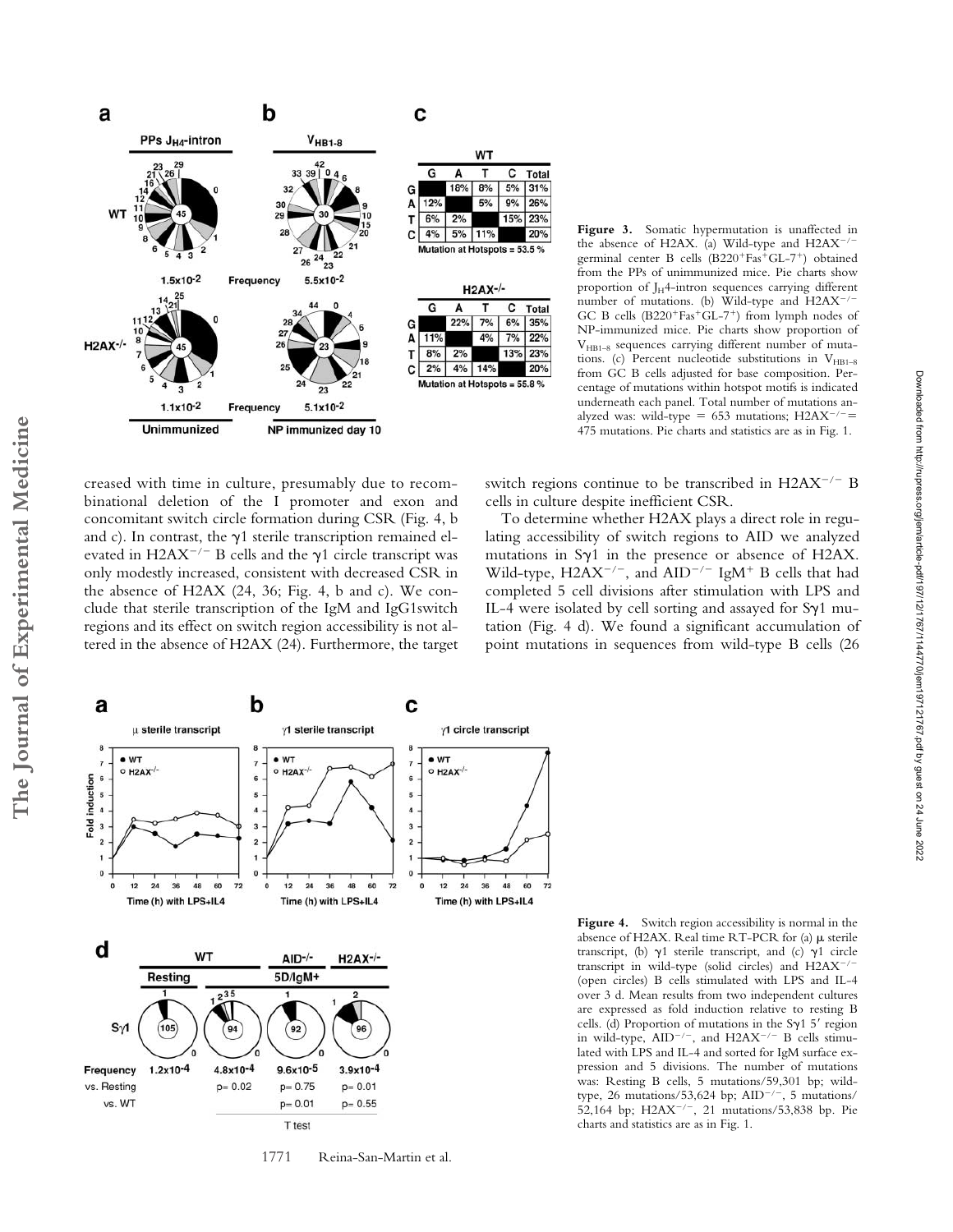mutations/53624 bp,  $P = 0.02$  vs. background) and H2AX<sup>-/-</sup> B cells (21 mutations/53,838 bp, P = 0.01 vs. background) but not AID-/- B cells (5 mutations/52,164 bp,  $P = 0.7$  vs. background). We conclude that AIDmediated lesions are induced in  $Syl$  during CSR and that these can occur in the absence of H2AX. Therefore, impaired switching in H2AX<sup>-/-</sup> B cells is not due to impaired access of AID to  $S_{\gamma 1}$ .

*CSR Junctions Are Normal in the Absence of H2AX.* In the absence of NHEJ, large deletions and significant increases in the length of microhomology of recombination junctions are found (51, 52). Although CSR is inefficient in the absence of H2AX some cells do succeed in producing IgG1 in response to LPS and IL-4. To determine whether CSR junctions were normal in the absence of H2AX we compared IgG1 CSR junctions from H2AX-/- $(n = 30$  junctions) and wild-type  $(n = 38$  junctions) B cells. We found no significant differences in the amount of donor/acceptor homology at the junctions (the average length of overlap was 1.8 bp in  $H2AX^{-/-}$  and 1.7 bp in controls; Fig. 5, a–c). Mutation frequency in the vicinity of the junctions ( $\pm 50$  bp) was lower in H2AX<sup>-/-</sup> (1.6  $\times$ 

 $\mathbf b$ 

 $10^{-2}$ ) than in wild-type (2.6  $\times$  10<sup>-2</sup>); however, this difference was not statistically significant as determined by a two-tailed *t* test ( $P = 0.69$ ). Furthermore, the breakpoint distribution in  $S\mu$  and  $S\gamma1$  measured by scatter analysis was similar in  $H2AX^{-/-}$  and control cells (Fig. 5 d). We conclude that switch recombination junctions are unaffected in H2AX<sup>-/-</sup> B cells, suggesting that DNA ends are processed normally by NHEJ during CSR in the absence of H2AX.

CSR-induced S<sub>*µ*</sub> Internal Deletions Are Dependent on AID *and Ku80 but Not H2AX.* B cells stimulated to undergo  $CSR$  suffer frequent AID dependent internal  $S\mu$  deletions (17, 53–56). To determine whether these are H2AX dependent and repaired by NHEJ we examined the switch regions in hybridomas from wild-type, AID<sup>-/-</sup>, H2AX<sup>-/-</sup>, Ku80<sup>-/-</sup>, and Ku80<sup>-/-</sup>Bcl2<sup>+</sup> B cells. Hybridomas were produced from B cells stimulated with LPS and IL-4 to divide in vitro and IgM secretors were selected by ELISA for analysis by Southern blotting (Figs. 6 and 7). Consistent with published reports  $(56)$ , structural alterations in S $\mu$ were detected in 9 out of 51 wild-type hybridomas (18%; Fig. 6 a). The changes in  $S\mu$  were AID dependent (56), as all of the 49 AID<sup>-/-</sup>-derived hybridomas were in germline

| TTAATCTAGGTTGAATAGAGCTAAACTCTACTGCCTACAATGGACTGTTC<br>TTAATCTAGGTTGAATAGAGCTAAACAGGTGGAAGTGTGGAGACCCAGGC<br>,,,,,,,,,,,,,,,,,,,,,,,,,<br>$\mathbf{H}$ and $\mathbf{H}$<br>TGCTGCAGCTACAGGTAAGCAGGdACAGGTGGAAGTGTGGAGACCCAGGC                                               | ACTAGGCTGGCTTAACCGAGATGAGCCAAACTGGAATGAACTTCATTAA<br>$11 - 1$<br>ACTAGGCTGGCTTAACCGAGATGAGTGCGGAACTGCTGCAGGCACAAAG<br>GGACAGAACCCTGAATACTGGAAAATGCGGAACTGCTGCAGGCACAAAG                                                                  |
|----------------------------------------------------------------------------------------------------------------------------------------------------------------------------------------------------------------------------------------------------------------------------|------------------------------------------------------------------------------------------------------------------------------------------------------------------------------------------------------------------------------------------|
| ATTGAGAAAGAATAGAGACCTGCAGTTGAGGCCAGCAGGTCGGCTGGACT<br>,,,,,,,,,,,,,,,,,,,,,,,,,,,<br>and the contract of the contract of<br>ATTGAGAAAGAATAGAGACCTGCGGTGaTGCAGCTACAGGTAAGCAGGGA<br>11111 - 11131111111111111111111111<br>ACAGGAGGAAGAATGGGGATCCAGGTGCTGCAGCTACAGGTAAGCAGGGA | GCGAGGCTCTAAAAAGCATGGCTGAGGACAGGAGGAAGAATGGGGATCC<br>,,,,,,,,,,,,,,,,,,,,,,,,,<br>GGACAGGGAAGCTATAGGAAAACCAGGACAGGAGGAAGAATGGGGATCC                                                                                                      |
| ATGAAGTAGACTGTAATGAACTGGAATGAGCCGGGCCGCTAAGCTAACT<br>$\mathbf{1}$<br>ATGAAGTAGACTGTAATGAACTGGAATGTGAAGtTCCAGGCAGAACAGGT<br>н<br>GGACTGGGGAGCCAAGGTAGGTGGAATGTGAATATCCAGGCAGAACAGGT                                                                                         | GCTGTGTTGGGGTGAGCTGATCTGAAATGAGCTACTCTGGAGTAGCTGA<br>1111<br>$\mathbf{I}$<br>GCTGTGTTGGGGTGAGCTGATCTGAAACCAGGACAGGtGGAAGAATGGG<br>- 1111<br>$\mathbf{L}$<br>AGCAAGGACAGGGAAGCTATAGGAAAACCAGGACAGGAGGAAGAATGGG                            |
| TTGCCGAGCAAAATTAAGGGAACAAGGTTGAGAGCCCTAGTAAGCGAGGA<br>TTGCTGAGCAAAATTAAGGGAACAAGAATGCAGAT-CCAAACAGAAGAGC<br>$\mathbf{1}$ and $\mathbf{1}$ and $\mathbf{1}$<br>TATAGGGCAGCCAGGAGAAATGGAAGAATGCAGATTCCAAACAGAAGAGC                                                           | AACTGGAATGAGCtGGGCCGCTAAGGGACTGGGGAGtCAAGGTAGGTGG<br>11131111111 111111111111<br>and the state of the state of the state                                                                                                                 |
| TGAGAGCCCTAGTAAGCGAGGCTdTGGGAGTGTGGGGATCCAGGTAAGGC<br>,,,,,,,,,,,,,,,,,,,,,,,,,,,,<br>$\mathbf{H}$<br>CAGCTATAAGGGAGCCAGAACAGdTGGGAGTGTGGGGATCCAGGTAAGGC                                                                                                                   | GATCTGAAATGAGCTACTCTGGAGTAGCTGAGATGGGGTGAGATGGGGT<br>111<br>GATCTGAAATGAGaTACTCTGGAtTGTAAGAGTGTGGGAACCCAGTCAA<br>,,,,,,,,,,,,,,,,,,,,,,,,<br>$1 \cdot 1 \cdot 11 \cdot 11 \cdot 11$<br>AGCAGATACAGGGAAGCTGAGGCAGGTAAGAGTGTGGGAACCCAGTCAA |
| TAATGAACTGGAATGAGCtGGGCCGGCAGqTACAGGTAAGCAGGGACAGG<br>$\mathbf{1}$ and $\mathbf{1}$ and $\mathbf{1}$<br>GAGGAAGAATGGGGATCCAGGTGCTGCAGCTACAGGTAAGCAGGGACAGG                                                                                                                 | ACAAGGTTGAGAGCCCTAGTAAGOGAGGATCTAAAAAGCATGGCTGAGC<br>$\blacksquare$<br>ACAAGGTTGAGAGCCCTAGTAAGQGAGCAGCTATAgGGcAGCCAGqACA<br>the control of the control of<br>GGTGGAAGTGTGGAGACCCAGGCAGAGCAGCTATAAGGGAGCCAGAACA                           |
| CCCAGACAGAGAAGGCCAGACTOATAAAGCTTGCCGAGCAAAATTAAGGG                                                                                                                                                                                                                         |                                                                                                                                                                                                                                          |

WT

**The Journal of Experimental Medicine**

a

The Journal of Experimental Medicine



.<br>AgGC  $111111$ Τĭ .<br>AGATCGGGCAGATCCAGGCAGATCA ||||||||||||||||||||||||||||||||<br>TGGTTTAATGAATTTGAAGTTGCCAGGAACATGAGAAGTGGAACTGTGGGAACTGTGG<br>||||||||||||||||||||||||||||<br>CAGATCCAGGCAGATCAGCTTCAGGGGACCTAGGCAAGTGGAACTGTGGG d O H2AX-/- $\bullet$  WT  $8.5$ 8.4

 $H2AX^{-/-}$ **EATCACCOR** 



Figure 5. Switch recombination junctions are normal in the absence of H2AX.  $S\mu-S\gamma1$  switch recombination junctions from wild-type (a) and  $H2AX^{-/-}$  (b) B cells. Overlap was determined by identifying the longest region at the switch junction of perfect uninterrupted donor/acceptor identity. The  $S\mu$  and  $S\gamma1$ germline sequences are shown above and below each junction sequence respectively. Lower-case letters indicate mutations, (|) indicates identity between nucleotides and (-) indicates a deletion. Homology at the junctions is boxed. (c) Length of microhomologies at  $S\mu/S\gamma1$  junctions in wild-type and H2AX<sup>-/-</sup> B cells. (d) Scatter analysis of the  $\mu/\gamma1$  breakpoints derived from in vitro–stimulated B cells. The axes indicate the position relative to GenBank/EMBL/DDBJ sequences J00440 (S $\mu$ ) and D78340 (S $\gamma$ 1). Open circles denote breakpoints from H2AX<sup>-/-</sup>, filled circles from wildtype controls.

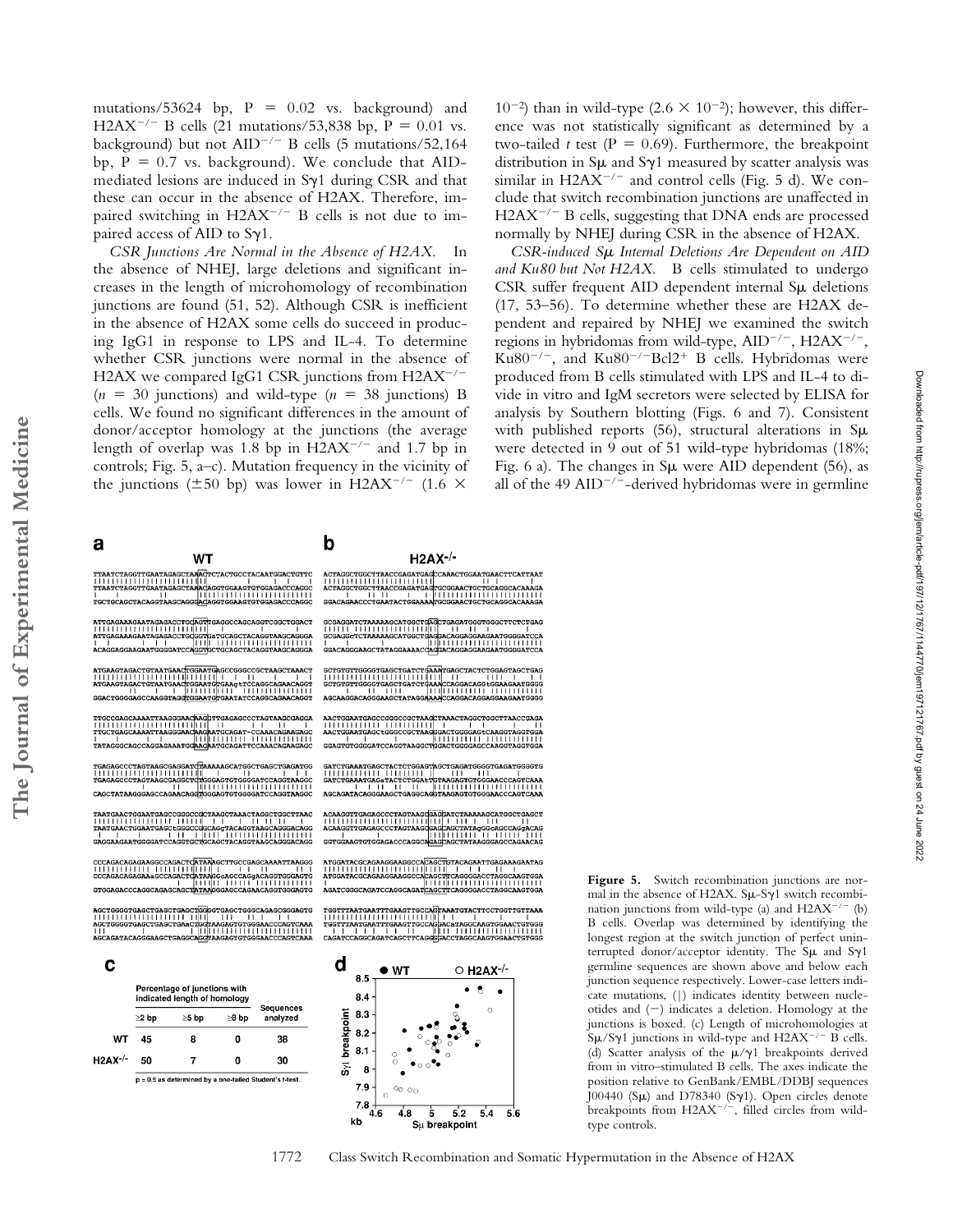configuration as assessed by  $5'$  and  $3'$  probes (Fig. 6 b, data not depicted). A similar defect in intra-switch region recombination was observed in the analysis of the hybridomas derived from Ku80-deficient B cells. Only 1 of the 43 Ku $80^{-/-}$  hybridomas (Fig. 6 c) and none of the 51  $Ku80^{-/-}$  Bcl2<sup>+</sup> hybridomas showed structural alterations in  $S\mu$  (Fig. 6 d). In contrast, the rate of  $S\mu$  alteration in H2AX<sup>-/-</sup> hybridomas was similar to wild-type, 11 out of 53 hybridomas showed deletions or insertions (21%; Fig. 6 e). Sy1 differed from S $\mu$  in that Sy1 was always in the germline configuration (Fig. 7), suggesting that targeting of  $S_{\gamma1}$  is either less frequent or occurs as part of a cleavage coupled repair reaction that leads to authentic CSR. Although no large deletions were observed in  $S_{\gamma}1$ , it is possible that smaller deletions are induced upon stimulation; however, this is difficult to assess by PCR and sequencing due to the repetitive nature of the  $Syl$  sequence. We conclude that recombination within  $S\mu$  induced by LPS and IL-4 resembles authentic CSR in that it is induced by AID and repaired by a Ku80-dependent pathway. Like SHM, intra-switch region recombination differs from CSR in that it proceeds normally in the absence of H2AX.

## **Discussion**

Somatic hypermutation and class switch recombination are linked by a requirement for AID (22, 23), which is believed to initiate these DNA modification reactions by deaminating cytidine residues in DNA (25–27). Transcription facilitates the targeting step of the CSR and SHM reactions by exposing single stranded DNA, which is the substrate for AID (29, 30, 30a, 30b) and the efficiency of both CSR and SHM correlates directly with the rate of transcription (57–60). Histone modifications such as acetylation and methylation alter transcription by modifying chromatin structure (61, 62). Similarly, histone H2AX phosphorylation is thought to alter chromatin structure (63, 64) and this modification could alter transcription. However, H2AX deficiency does not have an impact on transcription of switch regions (24), or the accessibility of switch regions to AID as measured by mutation, or Sµ intra-switch region recombination. Finally, neither the rate nor distribution of SHM is affected by the absence of H2AX. Thus, H2AX is entirely dispensable for the targeting stage and initial lesion formation in the CSR and SHM reactions.

The AID mediated U:G mismatches that trigger the CSR reaction are thought to be recognized and processed by uracyl-DNA glycosylase and components of the mismatch repair pathway including MSH2, PMS2, and MLH1 (26, 65–68). In the absence of any of these factors CSR is impaired. In addition, MLH1 or PMS2 deficiency leads to an increase in the length of homology of CSR junctions whereas the absence of MSH2 affects local sequence specificity and focusing of CSR junctions to consensus motifs (65–68). These DNA repair factors are also thought to play a role in the SHM reaction because in their absence there is an altered spectrum of mutation in Ig V genes (69–73). In



**Figure 6.** Resolution of  $S\mu$  internal deletions is independent of H2AX but requires AID and Ku80. Southern blot analysis of the  $S\mu$  region in IgM secreting hybridomas derived from (a) wild-type (WT), (b) AID<sup>-/-</sup>, (c) Ku80<sup>-/-</sup>, (d) Ku80<sup>-/-</sup>Bcl2<sup>+</sup>, and (e) H2AX<sup>-/-</sup> B cells. Restriction enzymes and probes used are indicated in the top left panel.  $\Delta$  indicates deletions in  $S\mu$ . The SP2/0Ag-14 (SP2) cell line has a deletion in  $C\mu$  and shows no hybridization. The same deletions in  $S\mu$  were found using an  $E\mu$  probe (unpublished data). Number of deletions over hybridomas screened is indicated below each panel. Molecular weight markers in kilobase pairs are indicated on the left side of each panel.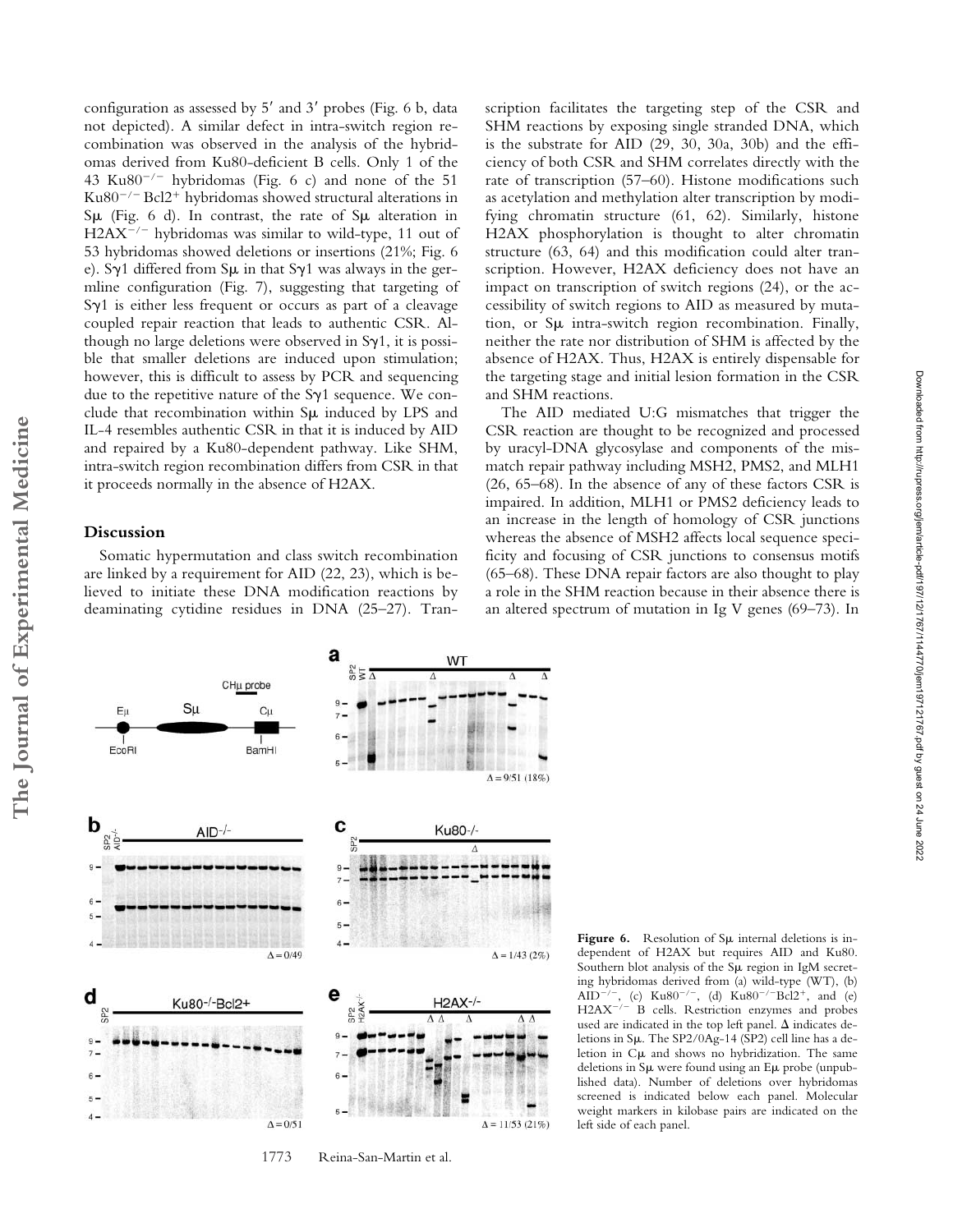

contrast, we found no alteration in CSR junctional profiles or SHM in H2AX<sup>-/-</sup> B cells. Therefore, H2AX alters the efficiency of the CSR reaction but it does not have a role in processing of DNA ends before joining.

**The Journal of Experimental Medicine**

The Journal of Experimental Medicine

CSR is a deletional recombination reaction and therefore dsDNA breaks must be intermediates in the reaction (26, 74, 75). As isotype switching is impaired in mice that lack Ku80, or Ku70, or DNA-PKcs these breaks are thought to be repaired by the NHEJ pathway (10–12). However, the requirement for DNA-PKcs is not absolute (76, 77) and the potential impact of altered cell division in absence of Ku was never assessed (11, 12). Our experiments support the idea that NHEJ is required for CSR independently of a possible role for Ku in cell division because Ku80<sup>-/-</sup> B cells, which divide in response to LPS and IL-4 are unable to complete the CSR reaction as measured by IgG1 expression or intra-switch region recombination. We propose that B cells that produce dsDNA breaks in the absence of Ku80 are unable to repair these lesions and die by apoptosis. However, not all cells undergo a CSR reaction in response to LPS and IL-4 and those cells that divide but fail to produce dsDNA breaks retain their  $S\mu$  DNA in the germline configuration.

Finding that S $\mu$  mutations are absent in Ku80<sup>-/-</sup> B cells exposed to LPS and IL-4 was surprising because DNA-PKcs and Ku70 are not required for SHM in chicken DT40 cells (78). Indeed, it has been proposed that NHEJ is not involved in repairing the DNA lesions that lead to

**Figure 7.** The S $\gamma$ 1 locus is intact in IgM secreting hybridomas stimulated for CSR. Southern blot analysis of the Sy1 region in IgM secreting hybridomas from (a) wild-type (WT), (b)  $AID^{-/-}$ , (c)  $Ku80^{-/-}$ , (d)  $Ku80^{-/-}Bc12^{+}$ , and (e)  $H2AX^{-/-}$  mice. Restriction enzymes and probes used are indicated in the top left panel. Molecular weight markers in kilobase pairs are indicated on the left side of each panel. Number of deletions over hybridomas screened is indicated below each panel.

SHM (79). We have not been able to measure Ig V region mutation in  $Ku80^{-/-}$  mice because they lack T cells and therefore cannot produce germinal centers, which are required for efficient SHM. Thus, it is a distinct possibility that Ku80 is required for  $S\mu$  mutation but not Ig V region SHM. The dependence of  $\text{S}\mu$  mutations on Ku80 could be explained if these mutations were associated with repair of dsDNA breaks that occur in CSR. This explanation would be consistent with the increased number of such mutations found at CSR junctions (80–83) and in the switch regions of B cells that have undergone internal  $\text{S}\mu$  deletions (56).

H2AX phosphorylation promotes the assembly of repair factors into nuclear foci localized at sites of DNA damage (36, 42, 43, 84). One potential explanation for impaired CSR in  $H2AX^{-/-}B$  cells would be the inefficient assembly of DNA repair factors. However, AID induced internal deletions in Su occur at wild-type frequencies in  $H2AX^{-/-}$ B cells and we found no aberrant recombination by Southern blot  $(5'$  and  $3'$  probes hybridize with the same DNA fragments; Fig. 6, and data not depicted). In addition, fluorescence in situ hybridization using a combination of IgH variable and constant region specific probes and whole painting of chromosome 12 showed no evidence of translocations (unpublished data). Chromosomal translocations are frequent in H2AX<sup>-/-</sup> fibroblasts but such translocations have not been detected in B cells possibly because they lead predominantly to cell death. Finally, switch region mutation was found at wild-type frequencies in both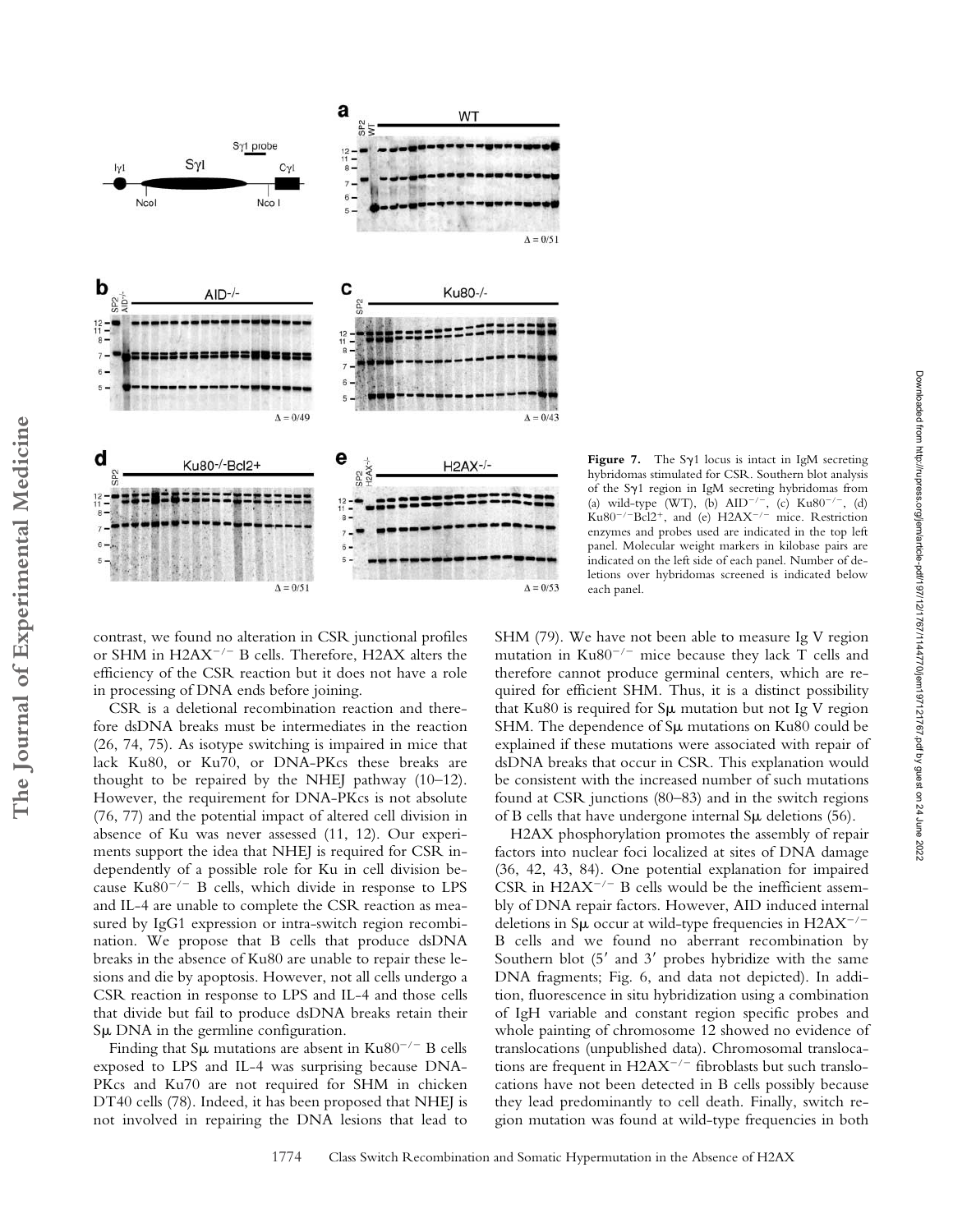$S\mu$  and  $S\gamma$ 1. Thus, the DNA lesions that trigger the CSR reaction are resolved efficiently in the absence of H2AX. Consistent with these results, we have found that although higher order assembly into nuclear foci is dependent on -H2AX, absence of H2AX does not affect the initial recruitment of factors to dsDNA breaks (84a).

If AID targeting and repair factor recruitment to switch regions are both normal in  $H2AX^{-/-}B$  cells, why is CSR impaired in the absence of H2AX? Histone H2AX phosphorylation is propagated over large distances in the genome (41) and  $\gamma$ -H2AX foci are found at sites of DNA damage in eukaryotic cells after exposure to ionizing radiation (40, 41), during meiotic recombination (85), V(D)J recombination (86), and class switch recombination (24, 36). The role of focus formation in DNA repair has yet to be determined but absence of H2AX leads to genomic instability and widespread chromosomal abnormalities (36, 43). Phosphorylation of H2A in yeast induces a change in chromatin structure that facilitates DNA repair (63). Moreover, H2AX phosphorylation is essential for the condensation and synapsis of the sex chromosomes during male meiosis, as well as for preventing the premature separation of broken ends during replication and in response to  $\gamma$ -irradiation (64). Thus, modification of the H2AX tail by phosphorylation may change the overall structure of the chromosomal domain at the site of a dsDNA break. We propose that during CSR, modification of the COOH-terminal tail of H2AX by phosphorylation alters the overall structure of the nucleosome at the site of a dsDNA break and throughout the constant region of the Ig heavy chain locus. In this model, chromatin conformational changes induced by H2AX phosphorylation would facilitate switch region synapsis and therefore class switch recombination.

We thank members of the Nussenzweig laboratories, N. Yannoutsos for advice on Southern blotting, K. Velinzon for cell sorting, A. Celeste for generating the mice, F. Weiss-Garcia for hybridoma fusions, and E. Besmer for help with the manuscript.

This work was supported in part by grants from National Institutes of Health to M.C. Nussenzweig. M.C. Nussenzweig is a Howard Hughes Medical Institute investigator.

*Submitted: 9 April 2003 Revised: 7 May 2003 Accepted: 15 May 2003*

## **References**

**The Journal of Experimental Medicine**

The Journal of Experimental Medicine

- 1. Tonegawa, S. 1983. Somatic generation of antibody diversity. *Nature.* 302:575–581.
- 2. Schatz, D.G., M.A. Oettinger, and D. Baltimore. 1989. The V(D)J recombination activating gene, RAG-1. *Cell.* 59: 1035–1048.
- 3. Papavasiliou, F.N., and D.G. Schatz. 2002. Somatic hypermutation of immunoglobulin genes: merging mechanisms for genetic diversity. *Cell.* 109(Suppl):S35–S44.
- 4. Peters, A., and U. Storb. 1996. Somatic hypermutation of immunoglobulin genes is linked to transcription initiation. *Immunity.* 4:57–65.
- 5. Goyenechea, B., N. Klix, J. Yelamos, G.T. Williams, A.

Riddell, M.S. Neuberger, and C. Milstein. 1997. Cells strongly expressing Ig(kappa) transgenes show clonal recruitment of hypermutation: a role for both MAR and the enhancers. *EMBO J.* 16:3987–3994.

- 6. Fukita, Y., H. Jacobs, and K. Rajewsky. 1998. Somatic hypermutation in the heavy chain locus correlates with transcription. *Immunity.* 9:105–114.
- 7. Rogozin, I.B., and N.A. Kolchanov. 1992. Somatic hypermutagenesis in immunoglobulin genes. II. Influence of neighbouring base sequences on mutagenesis. *Biochim. Biophys. Acta.* 1171:11–18.
- 8. Shapiro, G.S., K. Aviszus, D. Ikle, and L.J. Wysocki. 1999. Predicting regional mutability in antibody V genes based solely on di- and trinucleotide sequence composition. *J. Immunol.* 163:259–268.
- 9. Stavnezer, J. 1996. Immunoglobulin class switching. *Curr. Opin. Immunol.* 8:199–205.
- 10. Rolink, A., F. Melchers, and J. Andersson. 1996. The SCID but not the RAG-2 gene product is required for S mu-S epsilon heavy chain class switching. *Immunity.* 5:319–330.
- 11. Manis, J.P., Y. Gu, R. Lansford, E. Sonoda, R. Ferrini, L. Davidson, K. Rajewsky, and F.W. Alt. 1998. Ku70 is required for late B cell development and immunoglobulin heavy chain class switching. *J. Exp. Med.* 187:2081–2089.
- 12. Casellas, R., A. Nussenzweig, R. Wuerffel, R. Pelanda, A. Reichlin, H. Suh, X.F. Qin, E. Besmer, A. Kenter, K. Rajewsky, and M.C. Nussenzweig. 1998. Ku80 is required for immunoglobulin isotype switching. *EMBO J.* 17:2404–2411.
- 13. Iwasato, T., A. Shimizu, T. Honjo, and H. Yamagishi. 1990. Circular DNA is excised by immunoglobulin class switch recombination. *Cell.* 62:143–149.
- 14. Matsuoka, M., K. Yoshida, T. Maeda, S. Usuda, and H. Sakano. 1990. Switch circular DNA formed in cytokine-treated mouse splenocytes: evidence for intramolecular DNA deletion in immunoglobulin class switching. *Cell.* 62:135–142.
- 15. von Schwedler, U., H.M. Jack, and M. Wabl. 1990. Circular DNA is a product of the immunoglobulin class switch rearrangement. *Nature.* 345:452–456.
- 16. Stavnezer-Nordgren, J., and S. Sirlin. 1986. Specificity of immunoglobulin heavy chain switch correlates with activity of germline heavy chain genes prior to switching. *EMBO J.* 5: 95–102.
- 17. Gu, H., Y.R. Zou, and K. Rajewsky. 1993. Independent control of immunoglobulin switch recombination at individual switch regions evidenced through Cre-loxP-mediated gene targeting. *Cell.* 73:1155–1164.
- 18. Jung, S., K. Rajewsky, and A. Radbruch. 1993. Shutdown of class switch recombination by deletion of a switch region control element. *Science.* 259:984–987.
- 19. Seidl, K.J., J.P. Manis, A. Bottaro, J. Zhang, L. Davidson, A. Kisselgof, H. Oettgen, and F.W. Alt. 1999. Position-dependent inhibition of class-switch recombination by PGK-neor cassettes inserted into the immunoglobulin heavy chain constant region locus. *Proc. Natl. Acad. Sci. USA.* 96:3000–3005.
- 20. Xu, L., B. Gorham, S.C. Li, A. Bottaro, F.W. Alt, and P. Rothman. 1993. Replacement of germ-line epsilon promoter by gene targeting alters control of immunoglobulin heavy chain class switching. *Proc. Natl. Acad. Sci. USA.* 90: 3705–3709.
- 21. Zhang, J., A. Bottaro, S. Li, V. Stewart, and F.W. Alt. 1993. A selective defect in IgG2b switching as a result of targeted mutation of the I gamma 2b promoter and exon. *EMBO J.* 12:3529–3537.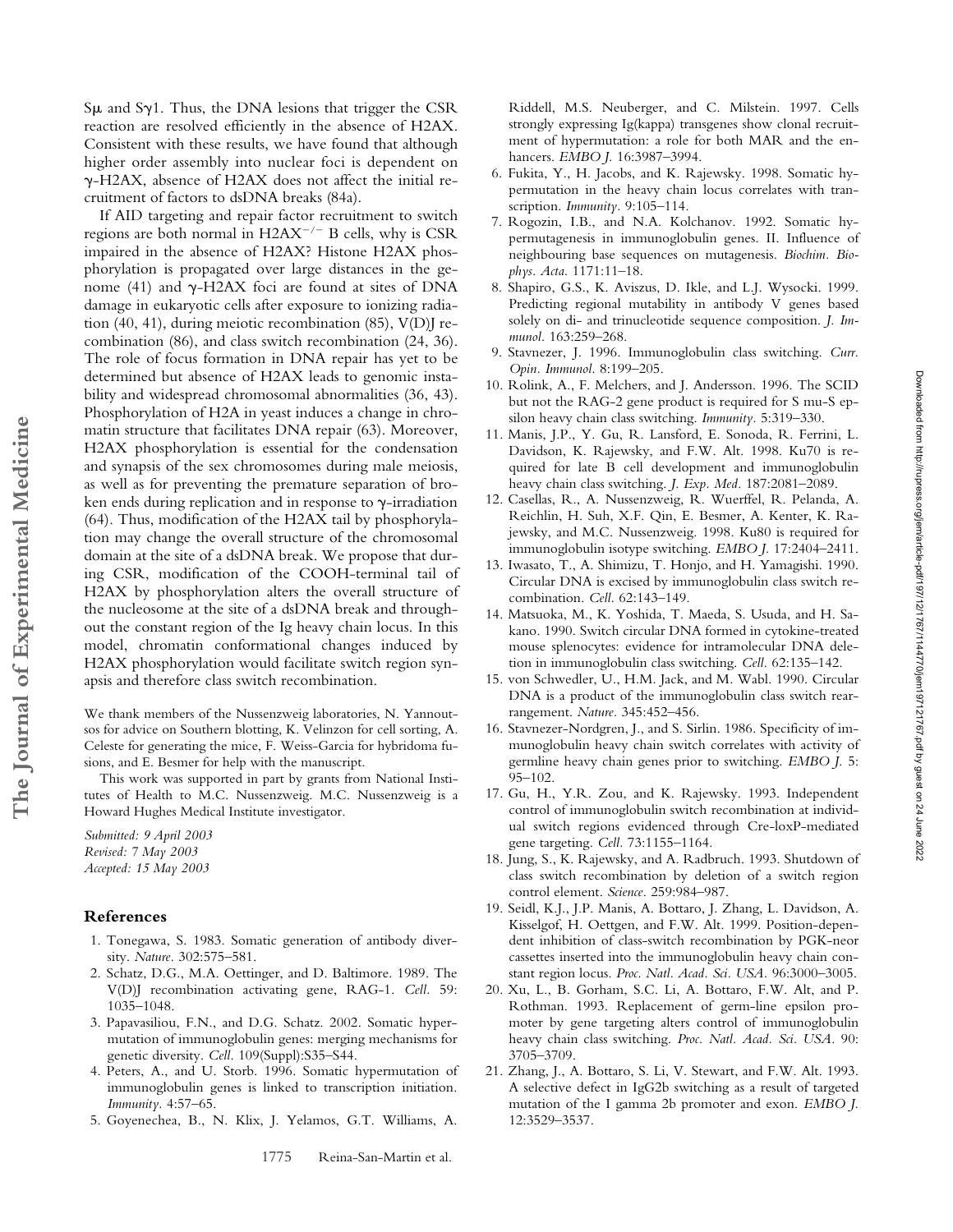- 22. Muramatsu, M., K. Kinoshita, S. Fagarasan, S. Yamada, Y. Shinkai, and T. Honjo. 2000. Class switch recombination and hypermutation require activation-induced cytidine deaminase (AID), a potential RNA editing enzyme. *Cell.* 102:553– 563.
- 23. Revy, P., T. Muto, Y. Levy, F. Geissmann, A. Plebani, O. Sanal, N. Catalan, M. Forveille, R. Dufourcq-Labelouse, A. Gennery, et al. 2000. Activation-induced cytidine deaminase (AID) deficiency causes the autosomal recessive form of the Hyper-IgM syndrome (HIGM2). *Cell.* 102:565–575.
- 24. Petersen, S., R. Casellas, B. Reina-San-Martin, H.T. Chen, M.J. Difilippantonio, P.C. Wilson, L. Hanitsch, A. Celeste, M. Muramatsu, D.R. Pilch, et al. 2001. AID is required to initiate Nbs1/gamma-H2AX focus formation and mutations at sites of class switching. *Nature.* 414:660–665.
- 25. Petersen-Mahrt, S.K., R.S. Harris, and M.S. Neuberger. 2002. AID mutates E. coli suggesting a DNA deamination mechanism for antibody diversification. *Nature.* 418:99–103.
- 26. Rada, C., G.T. Williams, H. Nilsen, D.E. Barnes, T. Lindahl, and M.S. Neuberger. 2002. Immunoglobulin isotype switching is inhibited and somatic hypermutation perturbed in UNG-deficient mice. *Curr. Biol.* 12:1748–1755.
- 27. Di Noia, J., and M.S. Neuberger. 2002. Altering the pathway of immunoglobulin hypermutation by inhibiting uracil-DNA glycosylase. *Nature.* 419:43–48.
- 28. Doi, T., K. Kinoshita, M. Ikegawa, M. Muramatsu, and T. Honjo. 2003. Inaugural article: de novo protein synthesis is required for the activation-induced cytidine deaminase function in class-switch recombination. *Proc. Natl. Acad. Sci. USA.* 100:2634–2638.
- 29. Ramiro, A.R., P. Stavropoulos, M. Jankovic, and M.C. Nussenzweig. 2003. Transcription enhances AID- mediated cytidine deamination by exposing single-stranded DNA on the nontemplate strand. *Nat. Immunol.* 4:452–456.
- 30. Bransteitter, R., P. Pham, M.D. Scharff, and M.F. Goodman. 2003. Activation-induced cytidine deaminase deaminates deoxycytidine on single-stranded DNA but requires the action of RNase. *Proc. Natl. Acad. Sci. USA*. 100:4102–4107.
- 30aChaudhuri, J., M. Tian, C. Khuong, K. Chua, E. Pinaud, and F.W. Alt. 2003. Transcription-targeted DNA deamination by the AID antibody diversification enzyme. *Nature.* 422:726–730.
- 30bDickerson, S.K., E. Market, E. Besmer, and F.N. Papavasiliou. 2003. AID mediates hypermutation by deaminating single stranded DNA. *J. Exp. Med.* 197:1291–1296.
- 31. Zan, H., A. Komori, Z. Li, A. Cerutti, A. Schaffer, M.F. Flajnik, M. Diaz, and P. Casali. 2001. The translesion DNA polymerase zeta plays a major role in Ig and bcl-6 somatic hypermutation. *Immunity.* 14:643–653.
- 32. Rogozin, I.B., Y.I. Pavlov, K. Bebenek, T. Matsuda, and T.A. Kunkel. 2001. Somatic mutation hotspots correlate with DNA polymerase eta error spectrum. *Nat. Immunol.* 2: 530–536.
- 33. Zeng, X., D.B. Winter, C. Kasmer, K.H. Kraemer, A.R. Lehmann, and P.J. Gearhart. 2001. DNA polymerase eta is an A-T mutator in somatic hypermutation of immunoglobulin variable genes. *Nat. Immunol.* 2:537–541.
- 34. Faili, A., S. Aoufouchi, E. Flatter, Q. Gueranger, C.A. Reynaud, and J.C. Weill. 2002. Induction of somatic hypermutation in immunoglobulin genes is dependent on DNA polymerase iota. *Nature.* 419:944–947.
- 35. Pavlov, Y.I., I.B. Rogozin, A.P. Galkin, A.Y. Aksenova, F. Hanaoka, C. Rada, and T.A. Kunkel. 2002. Correlation of

somatic hypermutation specificity and A-T base pair substitution errors by DNA polymerase eta during copying of a mouse immunoglobulin kappa light chain transgene. *Proc. Natl. Acad. Sci. USA.* 99:9954–9959.

- 36. Celeste, A., S. Petersen, P.J. Romanienko, O. Fernandez-Capetillo, H.T. Chen, O.A. Sedelnikova, B. Reina-San-Martin, V. Coppola, E. Meffre, M.J. Difilippantonio, et al. 2002. Genomic instability in mice lacking histone H2AX. *Science.* 296:922–927.
- 37. Ward, I.M., and J. Chen. 2001. Histone H2AX is phosphorylated in an ATR-dependent manner in response to replicational stress. *J. Biol. Chem.* 276:47759–47762.
- 38. Burma, S., B.P. Chen, M. Murphy, A. Kurimasa, and D.J. Chen. 2001. ATM phosphorylates histone H2AX in response to DNA double-strand breaks. *J. Biol. Chem.* 276: 42462–42467.
- 39. Andegeko, Y., L. Moyal, L. Mittelman, I. Tsarfaty, Y. Shiloh, and G. Rotman. 2001. Nuclear retention of ATM at sites of DNA double strand breaks. *J. Biol. Chem.* 276:38224– 38230.
- 40. Rogakou, E.P., D.R. Pilch, A.H. Orr, V.S. Ivanova, and W.M. Bonner. 1998. DNA double-stranded breaks induce histone H2AX phosphorylation on serine 139. *J. Biol. Chem.* 273:5858–5868.
- 41. Rogakou, E.P., C. Boon, C. Redon, and W.M. Bonner. 1999. Megabase chromatin domains involved in DNA double-strand breaks in vivo. *J. Cell Biol.* 146:905–916.
- 42. Paull, T.T., E.P. Rogakou, V. Yamazaki, C.U. Kirchgessner, M. Gellert, and W.M. Bonner. 2000. A critical role for histone H2AX in recruitment of repair factors to nuclear foci after DNA damage. *Curr. Biol.* 10:886–895.
- 43. Bassing, C.H., K.F. Chua, J. Sekiguchi, H. Suh, S.R. Whitlow, J.C. Fleming, B.C. Monroe, D.N. Ciccone, C. Yan, K. Vlasakova, et al. 2002. Increased ionizing radiation sensitivity and genomic instability in the absence of histone H2AX. *Proc. Natl. Acad. Sci. USA.* 99:8173–8178.
- 44. Vaux, D.L., S. Cory, and J.M. Adams. 1988. Bcl-2 gene promotes haemopoietic cell survival and cooperates with c-myc to immortalize pre-B cells. *Nature.* 335:440–442.
- 45. Shih, T.A., E. Meffre, M. Roederer, and M.C. Nussenzweig. 2002. Role of BCR affinity in T cell dependent antibody responses in vivo. *Nat. Immunol.* 3:570–575.
- 46. Jolly, C.J., N. Klix, and M.S. Neuberger. 1997. Rapid methods for the analysis of immunoglobulin gene hypermutation: application to transgenic and gene targeted mice. *Nucleic Acids Res.* 25:1913–1919.
- 47. Nagaoka, H., M. Muramatsu, N. Yamamura, K. Kinoshita, and T. Honjo. 2002. Activation-induced deaminase (AID) directed hypermutation in the immunoglobulin Smu region: implication of AID involvement in a common step of class switch recombination and somatic hypermutation. *J. Exp. Med.* 195:529–534.
- 48. Sale, J.E., M. Bemark, G.T. Williams, C.J. Jolly, M.R. Ehrenstein, C. Rada, C. Milstein, and M.S. Neuberger. 2001. In vivo and in vitro studies of immunoglobulin gene somatic hypermutation. *Philos. Trans. R. Soc. Lond. B Biol. Sci.* 356: 21–28.
- 49. McCall, M.N., and P.D. Hodgkin. 1999. Switch recombination and germ-line transcription are division-regulated events in B lymphocytes. *Biochim. Biophys. Acta.* 1447:43–50.
- 50. Kinoshita, K., M. Harigai, S. Fagarasan, M. Muramatsu, and T. Honjo. 2001. A hallmark of active class switch recombination: transcripts directed by I promoters on looped-out circu-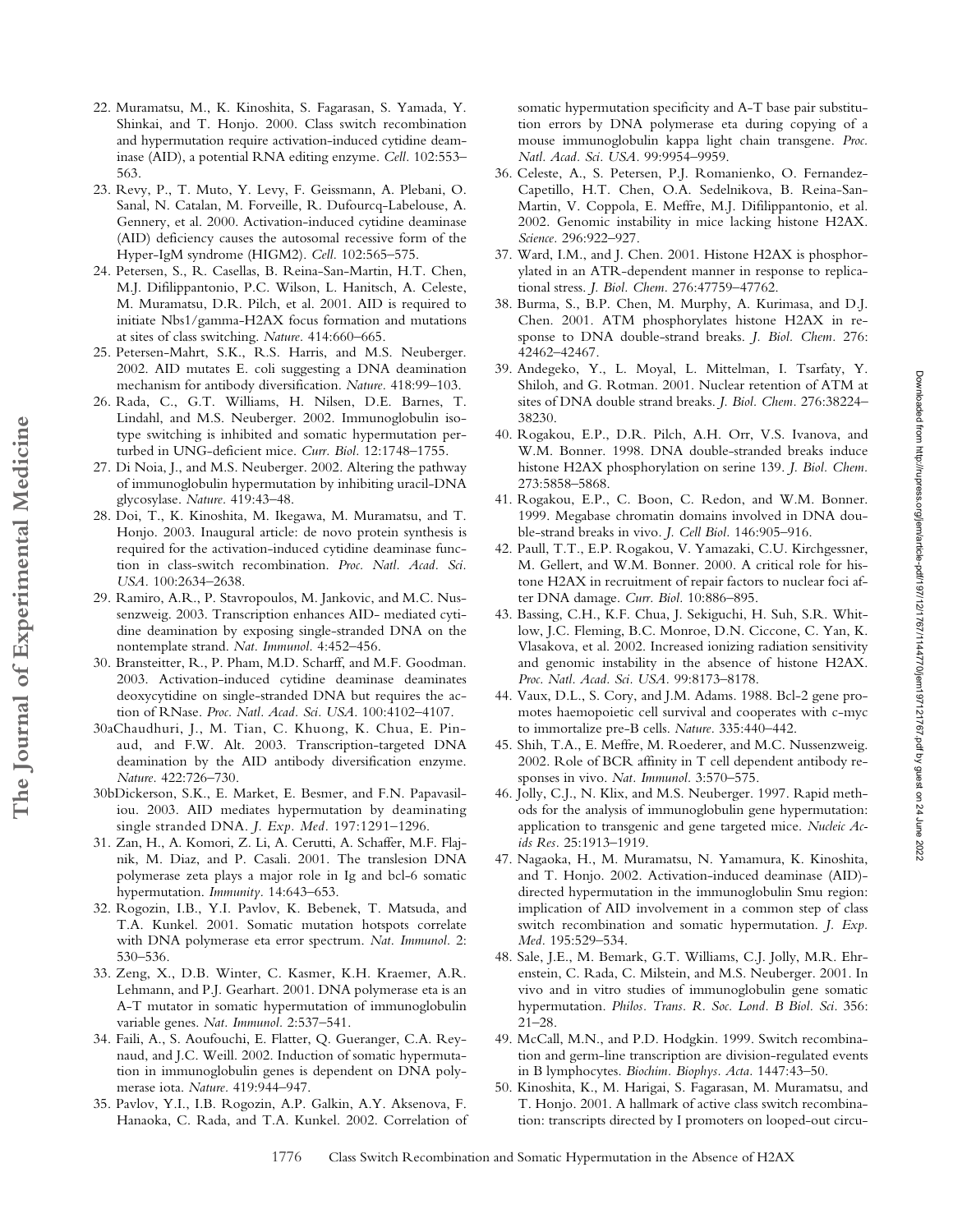lar DNAs. *Proc. Natl. Acad. Sci. USA.* 98:12620–12623.

- 51. Gu, Y., K.J. Seidl, G.A. Rathbun, C. Zhu, J.P. Manis, N. van der Stoep, L. Davidson, H.L. Cheng, J.M. Sekiguchi, K. Frank, et al. 1997. Growth retardation and leaky SCID phenotype of Ku70-deficient mice. *Immunity.* 7:653–665.
- 52. Bogue, M.A., C. Wang, C. Zhu, and D.B. Roth. 1997. V(D)J recombination in Ku86-deficient mice: distinct effects on coding, signal, and hybrid joint formation. *Immunity.* 7: 37–47.
- 53. Hummel, M., J.K. Berry, and W. Dunnick. 1987. Switch region content of hybridomas: the two spleen cell Igh loci tend to rearrange to the same isotype. *J. Immunol.* 138:3539–3548.
- 54. Winter, E., U. Krawinkel, and A. Radbruch. 1987. Directed Ig class switch recombination in activated murine B cells. *EMBO J.* 6:1663–1671.
- 55. Bottaro, A., F. Young, J. Chen, M. Serwe, F. Sablitzky, and F.W. Alt. 1998. Deletion of the IgH intronic enhancer and associated matrix-attachment regions decreases, but does not abolish, class switching at the mu locus. *Int. Immunol.* 10: 799–806.
- 56. Dudley, D.D., J.P. Manis, A.A. Zarrin, L. Kaylor, M. Tian, and F.W. Alt. 2002. Internal IgH class switch region deletions are position-independent and enhanced by AID expression. *Proc. Natl. Acad. Sci. USA.* 99:9984–9989.
- 57. Bachl, J., C. Carlson, V. Gray-Schopfer, M. Dessing, and C. Olsson. 2001. Increased transcription levels induce higher mutation rates in a hypermutating cell line. *J. Immunol.* 166: 5051–5057.
- 58. Lee, C.G., K. Kinoshita, A. Arudchandran, S.M. Cerritelli, R.J. Crouch, and T. Honjo. 2001. Quantitative regulation of class switch recombination by switch region transcription. *J. Exp. Med.* 194:365–374.

**The Journal of Experimental Medicine**

The Journal of Experimental Medicine

- 59. Okazaki, I.M., K. Kinoshita, M. Muramatsu, K. Yoshikawa, and T. Honjo. 2002. The AID enzyme induces class switch recombination in fibroblasts. *Nature.* 416:340–345.
- 60. Yoshikawa, K., I.M. Okazaki, T. Eto, K. Kinoshita, M. Muramatsu, H. Nagaoka, and T. Honjo. 2002. AID enzymeinduced hypermutation in an actively transcribed gene in fibroblasts. *Science.* 296:2033–2036.
- 61. Strahl, B.D., and C.D. Allis. 2000. The language of covalent histone modifications. *Nature.* 403:41–45.
- 62. Jenuwein, T., and C.D. Allis. 2001. Translating the histone code. *Science.* 293:1074–1080.
- 63. Downs, J.A., N.F. Lowndes, and S.P. Jackson. 2000. A role for *Saccharomyces cerevisiae* histone H2A in DNA repair. *Nature.* 408:1001–1004.
- 64. Fernandez-Capetillo, O., S.K. Mahadevaiah, A. Celeste, P.J. Romanienko, D.R. Camerini-Otero, W. Bonner, K. Manova, P.S. Burgoyne, and A. Nussenzweig. 2003. H2AX is required for chromatin remodeling and inactivation of sex chromosomes in male mouse meiosis. *Dev. Cell.* 4:497–508.
- 65. Ehrenstein, M.R., and M.S. Neuberger. 1999. Deficiency in Msh2 affects the efficiency and local sequence specificity of immunoglobulin class-switch recombination: parallels with somatic hypermutation. *EMBO J.* 18:3484–3490.
- 66. Schrader, C.E., W. Edelmann, R. Kucherlapati, and J. Stavnezer. 1999. Reduced isotype switching in splenic B cells from mice deficient in mismatch repair enzymes. *J. Exp. Med.* 190:323–330.
- 67. Ehrenstein, M.R., C. Rada, A.M. Jones, C. Milstein, and M.S. Neuberger. 2001. Switch junction sequences in PMS2 deficient mice reveal a microhomology-mediated mechanism of Ig class switch recombination. *Proc. Natl. Acad. Sci. USA.*

98:14553–14558.

- 68. Schrader, C.E., J. Vardo, and J. Stavnezer. 2002. Role for mismatch repair proteins Msh2, Mlh1, and Pms2 in immunoglobulin class switching shown by sequence analysis of recombination junctions. *J. Exp. Med.* 195:367–373.
- 69. Rada, C., M.R. Ehrenstein, M.S. Neuberger, and C. Milstein. 1998. Hot spot focusing of somatic hypermutation in MSH2-deficient mice suggests two stages of mutational targeting. *Immunity.* 9:135–141.
- 70. Winter, D.B., Q.H. Phung, A. Umar, S.M. Baker, R.E. Tarone, K. Tanaka, R.M. Liskay, T.A. Kunkel, V.A. Bohr, and P.J. Gearhart. 1998. Altered spectra of hypermutation in antibodies from mice deficient for the DNA mismatch repair protein PMS2. *Proc. Natl. Acad. Sci. USA.* 95:6953–6958.
- 71. Phung, Q.H., D.B. Winter, R. Alrefai, and P.J. Gearhart. 1999. Hypermutation in Ig V genes from mice deficient in the MLH1 mismatch repair protein. *J. Immunol.* 162:3121– 3124.
- 72. Kim, N., G. Bozek, J.C. Lo, and U. Storb. 1999. Different mismatch repair deficiencies all have the same effects on somatic hypermutation: intact primary mechanism accompanied by secondary modifications. *J. Exp. Med.* 190:21–30.
- 73. Wiesendanger, M., B. Kneitz, W. Edelmann, and M.D. Scharff. 2000. Somatic hypermutation in MutS homologue (MSH)3-, MSH6-, and MSH3/MSH6-deficient mice reveals a role for the MSH2-MSH6 heterodimer in modulating the base substitution pattern. *J. Exp. Med.* 191:579–584.
- 74. Wuerffel, R.A., J. Du, R.J. Thompson, and A.L. Kenter. 1997. Ig Sgamma3 DNA-specific double strand breaks are induced in mitogen-activated B cells and are implicated in switch recombination. *J. Immunol.* 159:4139–4144.
- 75. Chen, X., K. Kinoshita, and T. Honjo. 2001. Variable deletion and duplication at recombination junction ends: implication for staggered double-strand cleavage in class-switch recombination. *Proc. Natl. Acad. Sci. USA.* 98:13860–13865.
- 76. Bosma, G.C., J. Kim, T. Urich, D.M. Fath, M.G. Cotticelli, N.R. Ruetsch, M.Z. Radic, and M.J. Bosma. 2002. DNAdependent protein kinase activity is not required for immunoglobulin class switching. *J. Exp. Med.* 196:1483–1495.
- 77. Manis, J.P., D. Dudley, L. Kaylor, and F.W. Alt. 2002. IgH class switch recombination to IgG1 in DNA-PKcs-deficient B cells. *Immunity.* 16:607–617.
- 78. Sale, J.E., D.M. Calandrini, M. Takata, S. Takeda, and M.S. Neuberger. 2001. Ablation of XRCC2/3 transforms immunoglobulin V gene conversion into somatic hypermutation. *Nature.* 412:921–926.
- 79. Bemark, M., J.E. Sale, H.J. Kim, C. Berek, R.A. Cosgrove, and M.S. Neuberger. 2000. Somatic hypermutation in the absence of DNA-dependent protein kinase catalytic subunit (DNA-PK(cs)) or recombination-activating gene (RAG)1 activity. *J. Exp. Med.* 192:1509–1514.
- 80. Dunnick, W., M. Wilson, and J. Stavnezer. 1989. Mutations, duplication, and deletion of recombined switch regions suggest a role for DNA replication in the immunoglobulin heavy-chain switch. *Mol. Cell. Biol.* 9:1850–1856.
- 81. Dunnick, W., G.Z. Hertz, L. Scappino, and C. Gritzmacher. 1993. DNA sequences at immunoglobulin switch region recombination sites. *Nucleic Acids Res.* 21:365–372.
- 82. Li, J., G.A. Daniels, and M.R. Lieber. 1996. Asymmetric mutation around the recombination break point of immunoglobulin class switch sequences on extrachromosomal substrates. *Nucleic Acids Res.* 24:2104–2111.
- 83. Pan, Q., and L. Hammarstrom. 1999. Targeting of human